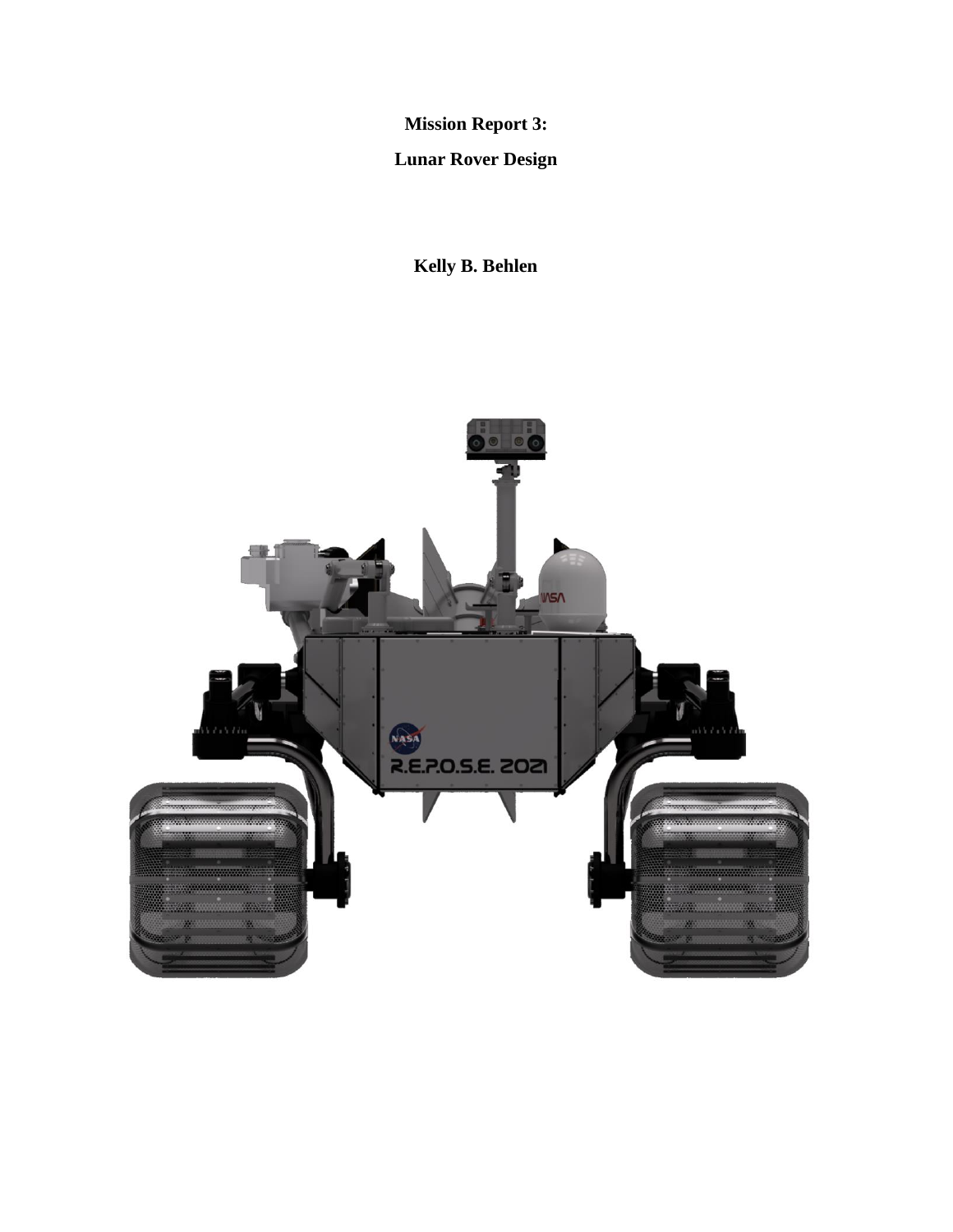### **R.E.P.O.S.E.**

#### **Radio Emissions and Plasma Observation/Sampling Expedition**

**Repose:** /rəˈpōz/ (noun) - a state of tranquility.

# **Main Goals**

In 1972 the Apollo 16 mission returned lunar glass samples from the Moon which have been dated to around 2 million years old. Silicate crystals dating 3.9, 3.6, 3.3, and 3.2 billion years old have also been brought back. We have learned from these fragments that the Moon had a shortlived core dynamo which provided a magnetic field in the past, but no longer. This aligns with the lack of a magnetosphere present today on the Moon (Tarduno, et al., 2021).

And, at the location humanity first set foot on the lunar surface, Apollo 11 established Tranquility Base, gathering 21.5kg of rock samples for testing back on Earth. With a return to Mare Tranquillitatis through the REPOSE mission we may be able to provide further insights into magnetic properties of impact glass (through hyper-velocity micro impacts), and the interaction of hot plasma ionic discharge at hyper-velocity impact sites (in excess of 11km/s). The data garnered from such a mission may yield further understanding of magnetic field decay, transient magnetic field generation, and possible insights into Earth's magnetic anomalies, such as the South Atlantic Anomaly, and the possibly imminent magnetic pole shift.

Earth has lost 9% of its overall magnetic field within the last 200 years (The European Space Agency, 2020). Additionally, the South Atlantic Anomaly, a section of the Van Allen radiation belt which has reduced in magnetic intensity between South America and Africa, has formed and has increased four-fold in size within that same time period (Amit, Terra-Nova, Lézin, & Trindade, 2021). A full answer to these questions may be garnered from another lunar mission for which it is hoped live data can be gathered from immediate area impacts in real-time.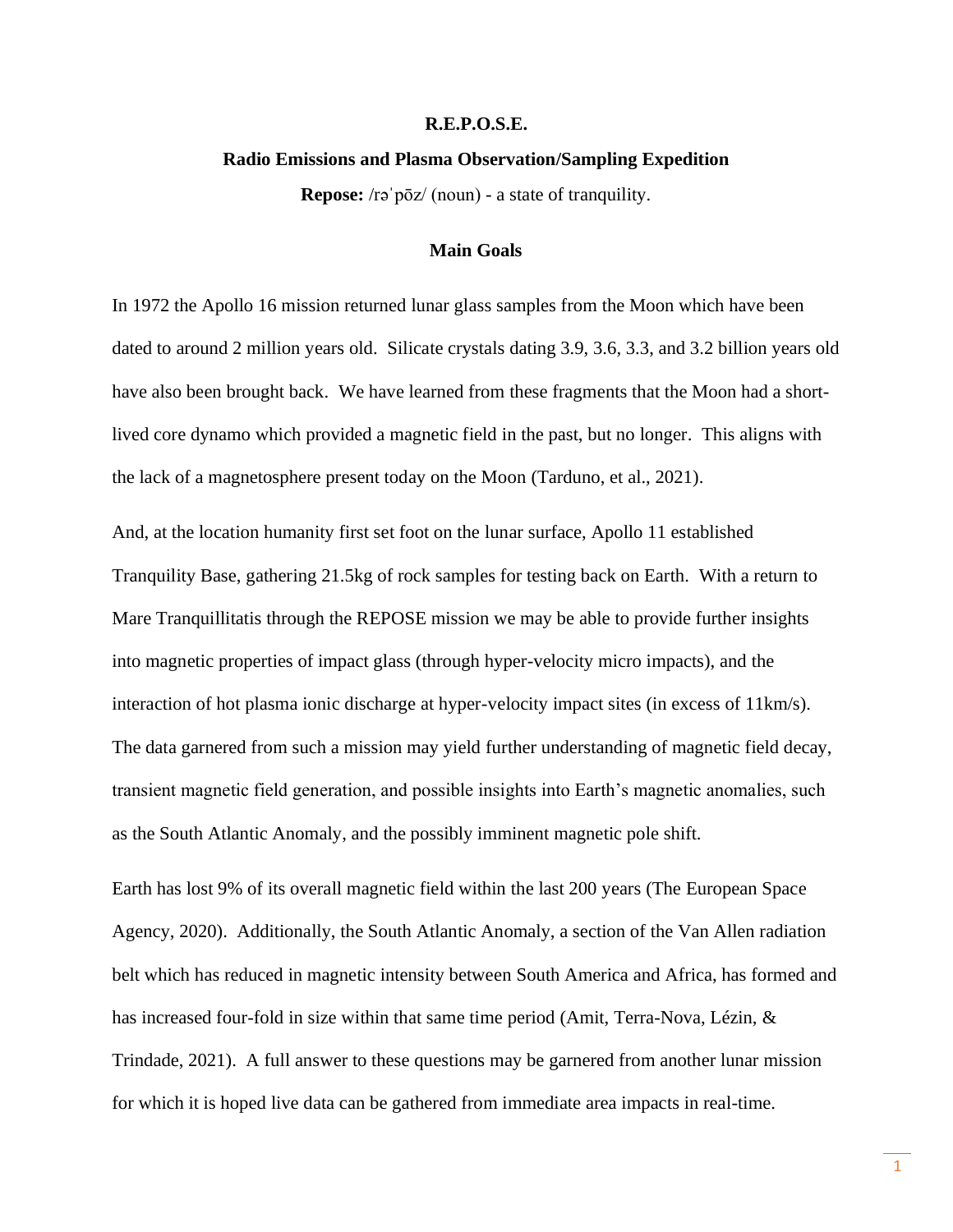According to an online forum response, Robert Frost, Instructor and Flight Controller in Flight Operations Directorate at NASA, states that, "the Moon gets hit by about 2,800kg of meteor material per day." Given the surface area of the Moon  $(3.793 \times 10^7 \text{ km}^2)$  it should not be considered a primary mission to record a live impact event (depending on the sensitivity of equipment used). However, the data yielded from such an event may outweigh the possibility of a live event.

As a secondary goal, working directly with the possibility of a real-time impact occurrence, REPOSE would gather data in regards to radio frequency interference derived from hypervelocity impacts that vaporize, ionize, and produce a radially expanding plasma that can generate electrically harmful radio frequency emissions (Goel, Tarantino, Lauben, & Close, 2015). This can trigger electrostatic discharge which can be damaging to delicate electrical equipment (Schimmerohn, n.d.).

With further understanding of these plasma states we may be able to better understand how to harden electrical equipment for future deep space and planetary missions. Furthermore, tying all this data together we may find methods by which we can detect these impacts at the moment of occurrence, increasing the reaction time of astronauts in responding to micrometeorite habitat penetration and environmental loss.

As all three objectives work closely with each other (magnetic field research, radio frequency mapping and data gathering from real-time impacts, and habitat protection from micrometeorite impacts) it can be seen as three objectives with one main goal, the study of real-time impact glass creation through hot plasma interaction via hyper-velocity micrometeorite impact.

2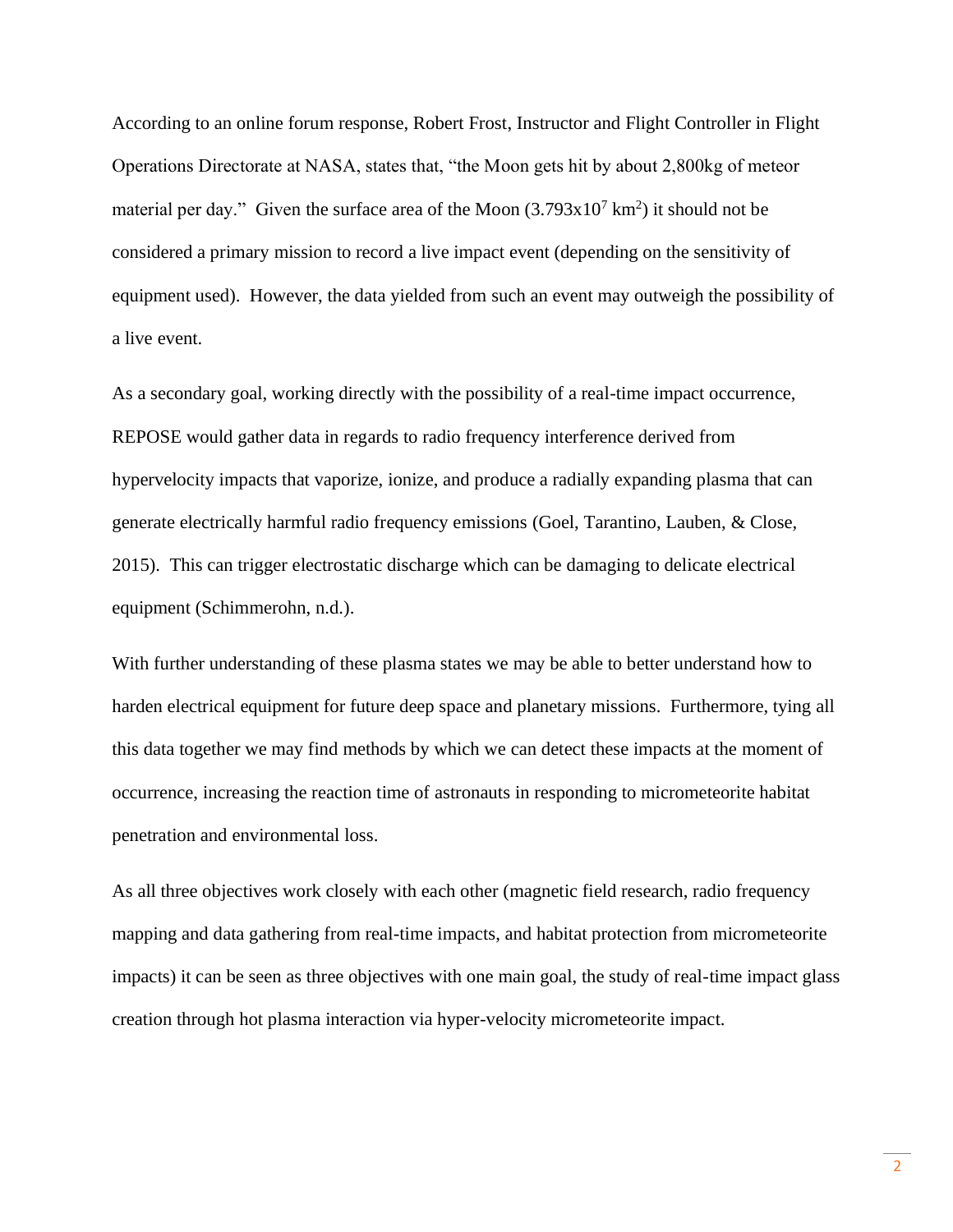As a quaternary function this mission will use a robotic arm mounted with an electromagnetic tool allowing for the recovery of lunar material, specifically micrometeorites from 50µm and 5mm, and classification and composition analysis correlated with their magnetic field strength, location, and other local readings.

Finally, as a means of general public engagement, and program visibility, the Pancam mast can be made (indirectly, and briefly) available to the public for a series of 5-10 focused pictures from a location immediately around, and visible to, the rover in its current work location once every 24 hours, based on website interaction and polling of the public via online voting. Given a panoramic shot users can choose one of a number of interesting landscape features to receive more focused photography which will be uploaded to this same engagement website the following day.

#### **Physical Specifications**

**Chassis:** The WEB, or Warm Electronics Box, will be constructed using 5052 aluminum alloy for its fatigue strength, durability, lightness, and ability to endure excessive vibrations. The WEB will be reinforced, internally, with a square tube frame designed to provide multiple mounting points for mission hardware while providing a rigid platform for the upper instrument deck, the MAST camera assembly, the robotic arm, and the mobility components. The extreme outside dimension of the WEB is 894mm wide x 1,529mm long x 424mm tall, sitting 500mm above the ground at its lowest point.

**Mobility Design –** REPOSE will use an iteration of the same rocker-bogie found on predecessor designs on the Spirit, Opportunity, Curiosity, and Perseverance. However, in a departure from the pipe-stock-milled wheels of the previous rovers, and with a nod to the Lunar Rover, the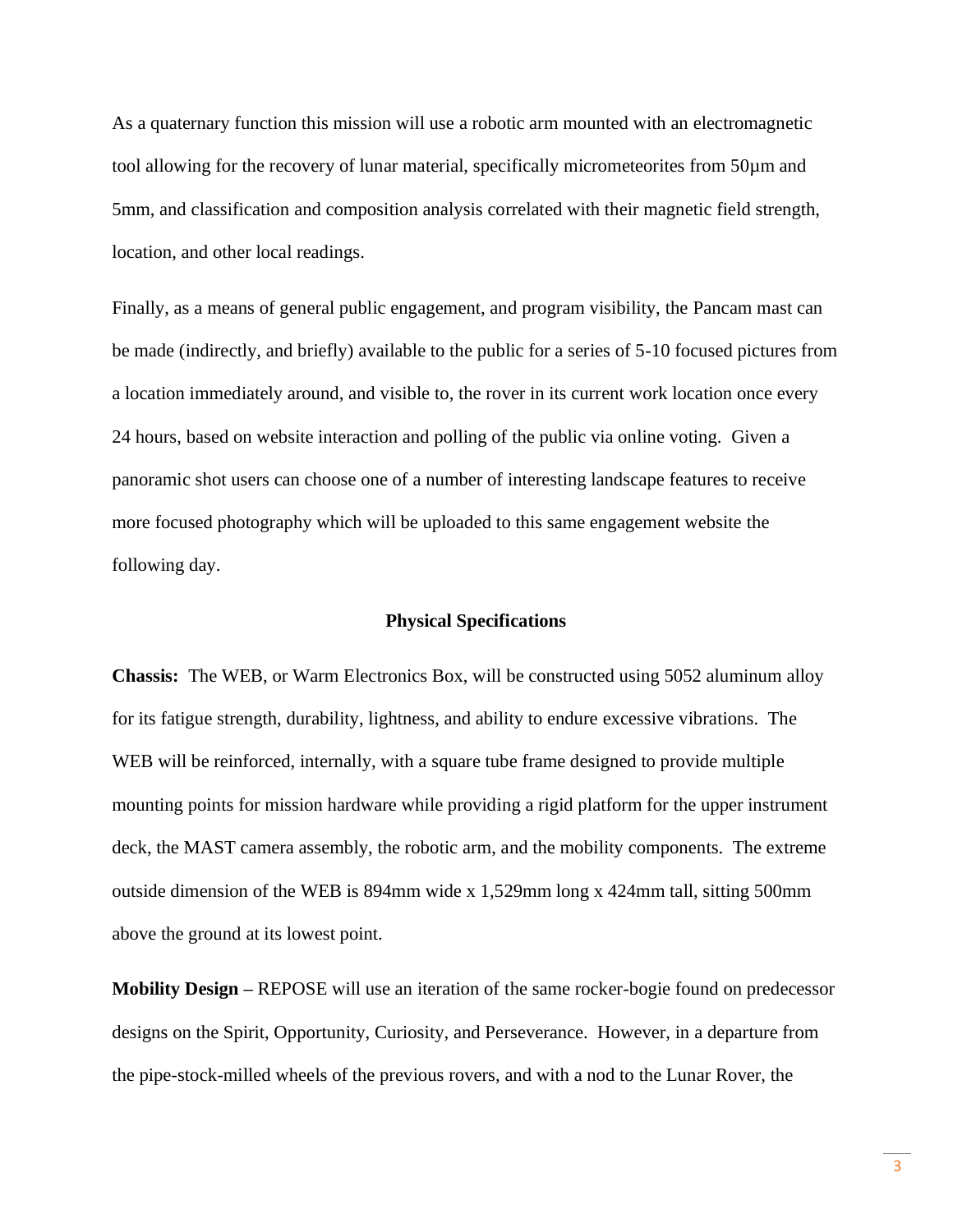rocker-bogie design will be a mated double torus configuration secured to solid hubs internally and a 5052-aluminum alloy hexagonal mesh securing the component tori together.



*Figure 1- Oblique view of the double torus design wheel assembly. (Note the negative deflection bars mounted internally.) Figure 2 - Wheel assembly as mounted to the rover as view from the front.*

Each wheel measures 0.5 meters in diameter by 0.5 meters wide. Like the Lunar Rover REPOSE will include a ring inside each torus every 45° to negate extreme negative deflection of the outer surface. Additionally, tread plating is used to keep the wheel from sinking into the lunar surface, and have been mated to a small vertical body as a means of traction control. The hexagonal pattern of the wheel also increases grip in the lunar soil, facilitating movement on inclined and oblique surfaces. Because of the wheel design and rocker-bogie combination the rover can climb obstacles up to 1 meter in height, and can tackle moderate inclines with little difficulty.

As the front and rear wheels on either side of the rover extend past the front and rear of the WEB it was important to take into consideration the overall length of the vehicle from the outside of the wheel cleats as the extremum between the front and rear of the rover. While the wheels are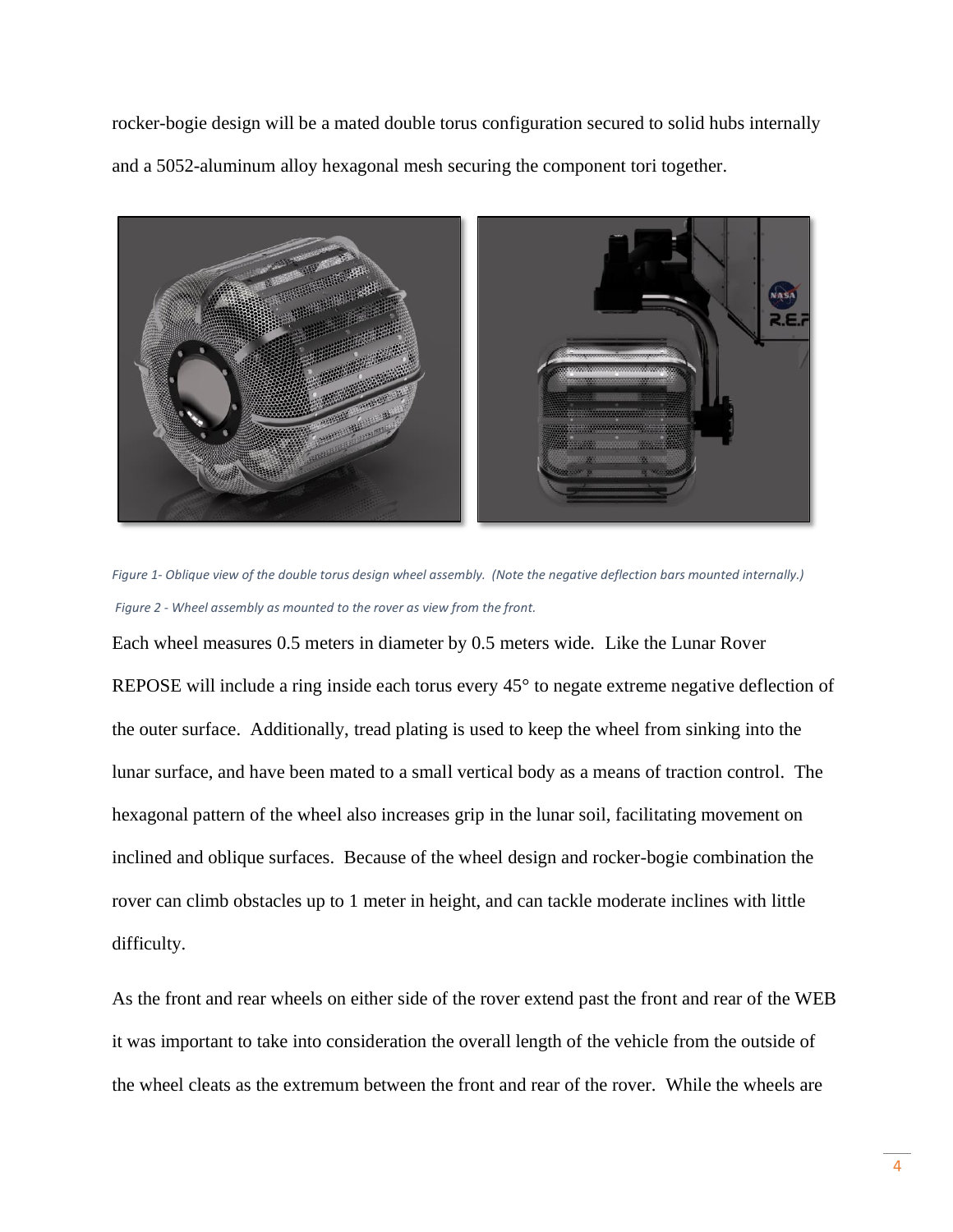500mm in diameter the wheel cleats add an additional 10mm to either side. Given the mission parameter of 2.43 meters I have chosen to place the center of the rear bogie axle and the forward bogie axle a distance of 1.91m apart, leaving the central bogie at an equidistance of 955mm from either axle, and a total end-to-end distance of 2.41m in length. This allows for full range of motion of the forward and rear axles given the maximum oblique distance of each wheel at 645mm. As the wheels also extend past the sides of the rover the outer dimensions in that direction have been measured from the extremum of the wheel hubs spanning 1.82m wide total. As the Pancam height exceeds the required 1.21m requirement the upper mast arm is able to pivot and rest against the body of the rover for transportation, meeting height requirements. Upon touchdown the mast is raised into a vertical position for the remainder of the mission.



*Figure 3 - Oblique model of REPOSE Lunar Rover with external labels.*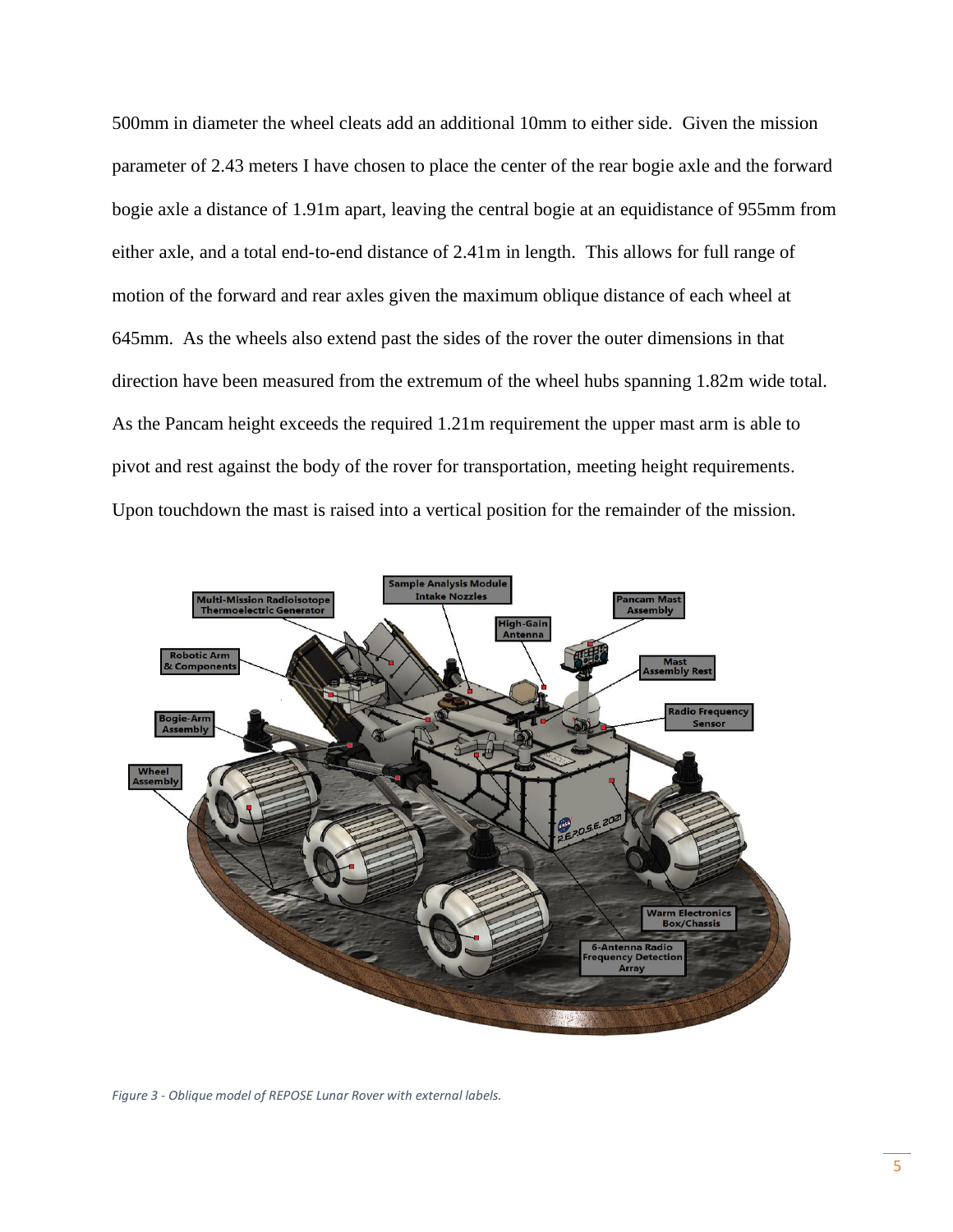# **Instrument Package**

**Hyper- Velocity Impact Hot Plasma Charge Detector (HVIHPCD) –** Attached to the robotic hand the Plasma Charge Detector is 55mm  $\emptyset$  across, nested into the hand, with 27.75mm protruding from the body, and a height of 80mm. The detector is a 16 well channel electrostatic analyzer. This allows for different types and levels of energy detection within the plasma body to be directly examined to allow for the measuring of flux, composition, energy distribution, and temperature of ions and electrons within the hyper-velocity impact event upon plasma creation (Goel, Tarantino, Lauben, & Close, 2015). This will allow for cross-interfacing with the B-Field Magnetic Spectrometer through the Instrument Data Processing Unit (IDPU) to correlate the data into specific tasks with the outcome of hard data points regarding magnetic field creation and real-time tracking of magnetic fields and radio frequency emissions.



*Figure 4 – B-Field Magnetic Spectrometer with aluminum mounting bracket. Figure 5 – Multi-Mission Radioisotope Thermoelectric Generator with Heat Exchange Shields.*

**EMF/RF/ELF Radio Frequency Detection Suite (ERFDS) -** In conjunction with the

HVIHPCD the ERFDS will use active frequency detection through modulated radio frequency

currents between 0.5Hz and 150Khz in the extra-low and radio frequency bands. Additional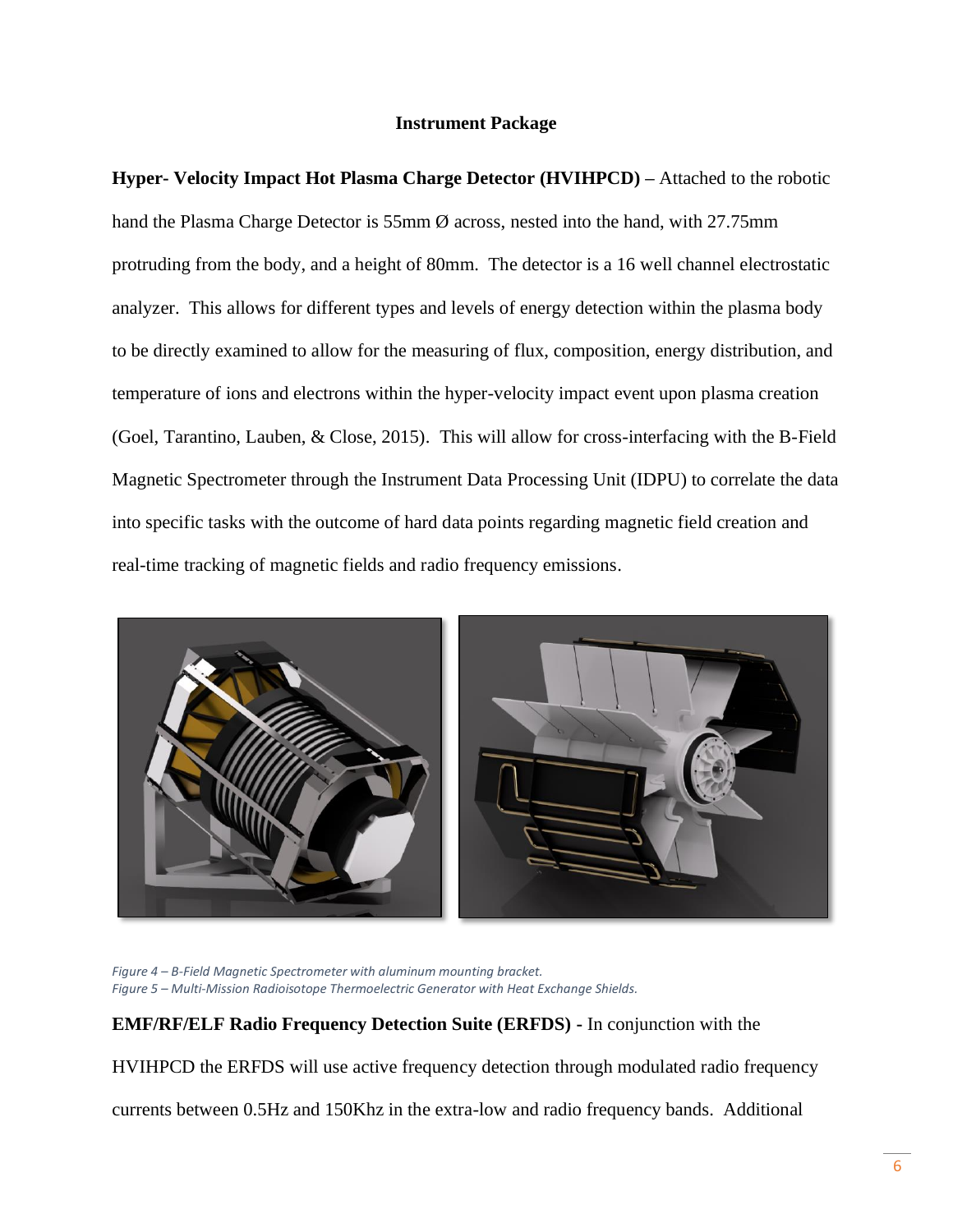magnetic field data points are also obtained through this device in the range of 0 milligauss to 500 milligauss. Through a modified array of six 10 cm antennae located at various points 0.8cm – 3cm distant from each other (Schimmerohn, n.d.) on the body of the rover, in conjunction with a radio frequency sensor, radio signals can be intercepted through electron interaction within the metallic frame which create tiny oscillating currents which are then transmitted back to the ERFDS which routes them to the IDPU as data points.





**B-Field Magnetic Spectrometer (BFMS) –** As the magnetic fields of interest will be created through induction it's appropriate to focus only on b-field magnetism. As such this spectrometer will be used in conjunction with the HVIHPCD through the IDPU to directly measure b-fields created through hot plasma events which magnetize elements within newly created impact glass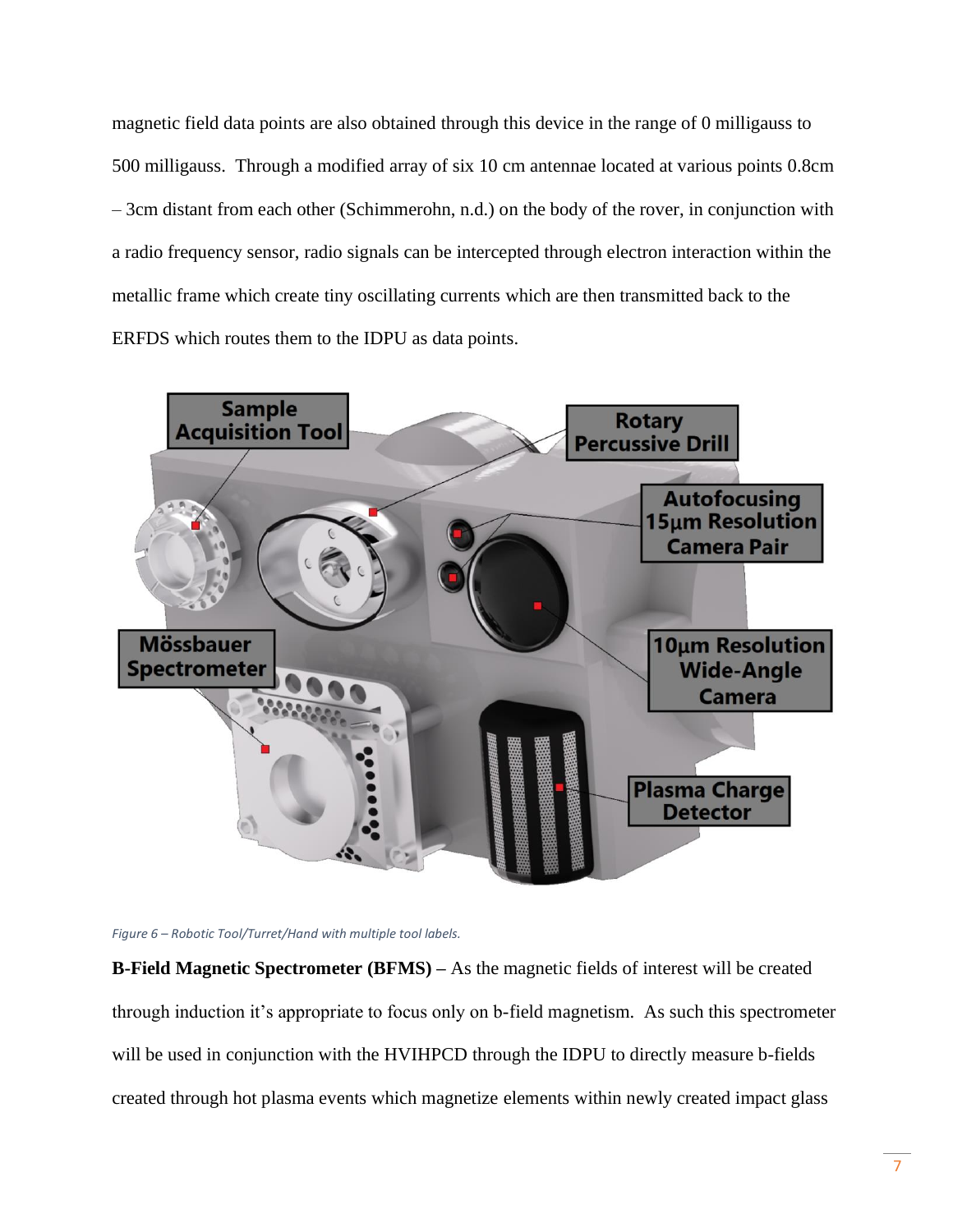at the impact site. Much like the Alpha Magnetic Spectrometer (AMS-02) currently mounted to the International Space Station, the BFMS will hold a permanent neodymium-Iron-Boron magnet (NASA, 2013) that will draw in particles from the local environment immediately in front of the magnet as data sets for calculating field strength, and decay. Mounted at a 25° angle pointing down towards the bow, it is able to capture events in a large cone in front of the rover. While the BFMS is 395mm in length it requires 440mm along its axis as angling the instrument adds length; the width and height are 260mm<sup>2</sup>.



*Figure 7 - Sample Analysis Module. (Note the planet-to-planet scale solar system map inlay). Figure 8 - Internal Data Processing Unit responsible for processing and correlating all data from and to the rover.*

**Instrument Data Processing Unit (IDPU)** – At 295mm tall x 230mm long x 158mm wide this compact body holds a number of critical analytical instruments, while others interface with it to provide data correlation and processing of the information collected by those various other instruments. Much like the satellite THEMIS this rover will use a Low Voltage Power Supply (LVPS) that will take power from the Multi-Mission Radioisotope Thermoelectric Generator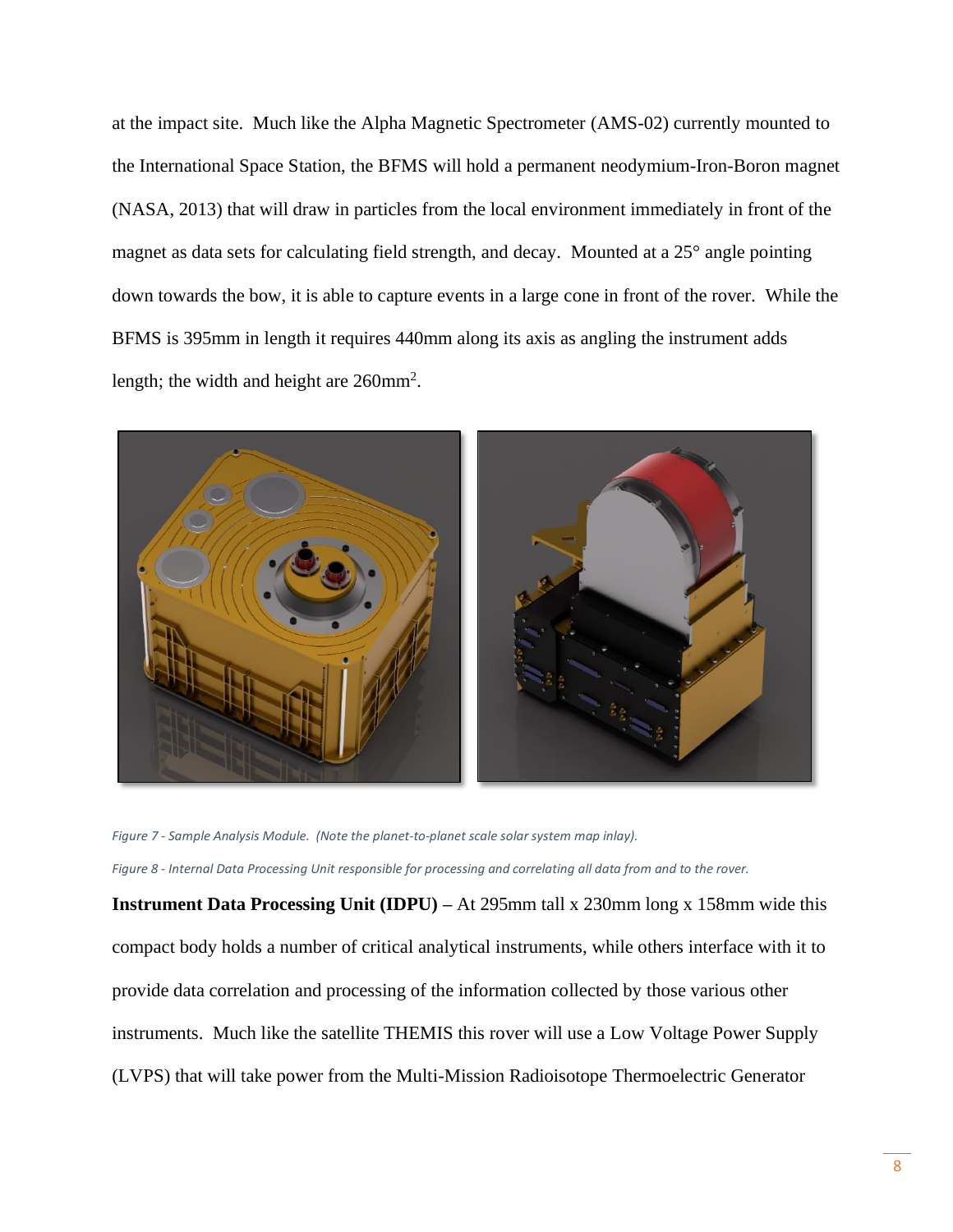(MMRTG) and convert it into the various power needs associated with each particular instrument within the rover (NASA, 2007). The Power Control Board (PCB) will be used to do the switching of the voltages between the IDPU as it steps down the current and the instruments requiring power. The most crucial component within the IDPU being the Data Controller Board, containing the system processor, which receives and executes commands from mission control, gives commands to individual instruments, retrieves, formats, and stores data from the instruments, and then sends them back to Earth (NASA, 2007) via the Deep Space Network.

**Robotic Component –** As can be seen in the illustration below, the rover has a multi-jointed robotic arm that is stored above the rover and can swivel around to deploy the arm over the side, or rear, of the rover. Given the multi-jointed mid-section the robotic arm has high articulation. Mounted at the end are various sensors facilitating the rover's mission objectives. In addition to this sensor suite is a specialized tool which allows for the retrieval of micrometeorites for in-situ compositing and analysis via a resistant electromagnetic coil incased within a non-magnetic body. These samples are then deposited within the Sample Analysis Module accessed through the top of the rover which then processes each sample for various data sets. Suffused with a carbon nanotube electrode network allowing for the cycling of ionic charge throughout the body of the tool to forcefully expel any particles attached to the tool (Schwan, Wang, Hsu, Grün,  $\&$ Horányi, 2017). It can be used in various ways to remove the samples from the tool; while removing the electromagnetic charge will clear the sample while maintaining a majority of the finer particles on the tool it may sometimes be necessary to deposit the surrounding samples with the micrometeorites. To do this the electromagnet would first be cycled off, then the tool would be ionically charged to release all matter from the tool surfaces, depositing it within the collection device. In conjunction with the wide range of articulation of the robotic arm and the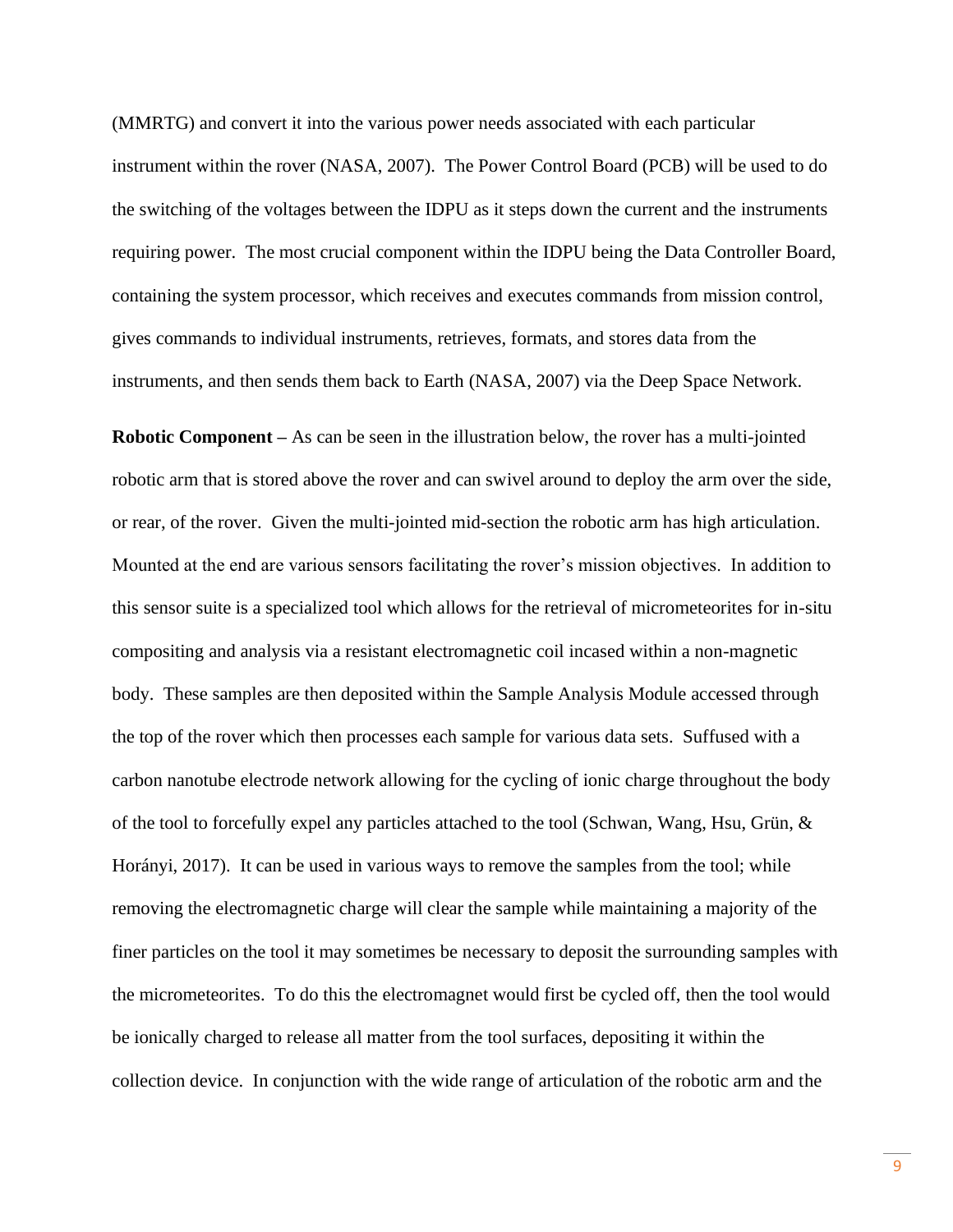ability to repel dust from surfaces the arm can be used to clear problematic dust from lenses or other surfaces that may require in-situ maintenance.

## **NASA Center Contributions**

**Jet Propulsions Laboratory (JPL)** – JPL has been involved in Moon landings since the Surveyor 1 lander set down on the Moon in 1966. And, they have played a major role in the rover program since its inception. Raising the benchmark to a new high they have deployed Ingenuity from the underside of Perseverance, bringing the first ever rotor-bladed flight vehicle to a non-Earth environment (JPL/NASA, 2019). It is clear that JPL is, hands down, the go-to for rover design and assembly. As such their engineers will modify the design to fit stress, weight, size, power drain, and temperature constraints, among others. Upon completion of the design work the JPL technician crew, with a world-class crew of skilled workers, will be ready to assemble the individual components into a Moon-ready scientific instrument.

**Goddard Space Flight Center (GSFC) –** In 2020 Goddard was responsible for the Osiris-Rex Asteroid Sample Return Mission, the TESS Transiting Survey, the Lunar Reconnaissance Orbiter, Operation IceBridge, and various other data collection missions. This center was also responsible for the creation of thirteen specialized tools which are currently in use aboard the International Space Station (NASA - Goddard Space Flight Center, 2021). The HVIHPCD, BFMS, ERFDS, and IDPU can all be developed through Goddard with the highest expectations of quality craftsmanship, in conjunction with the Planetary Magnetospheres Laboratory, will allow for new possibilities in autonomous research in-situ beyond the expectations of the current mission as the experts in solar system magnetic fields, planetary dust, and plasma environments.